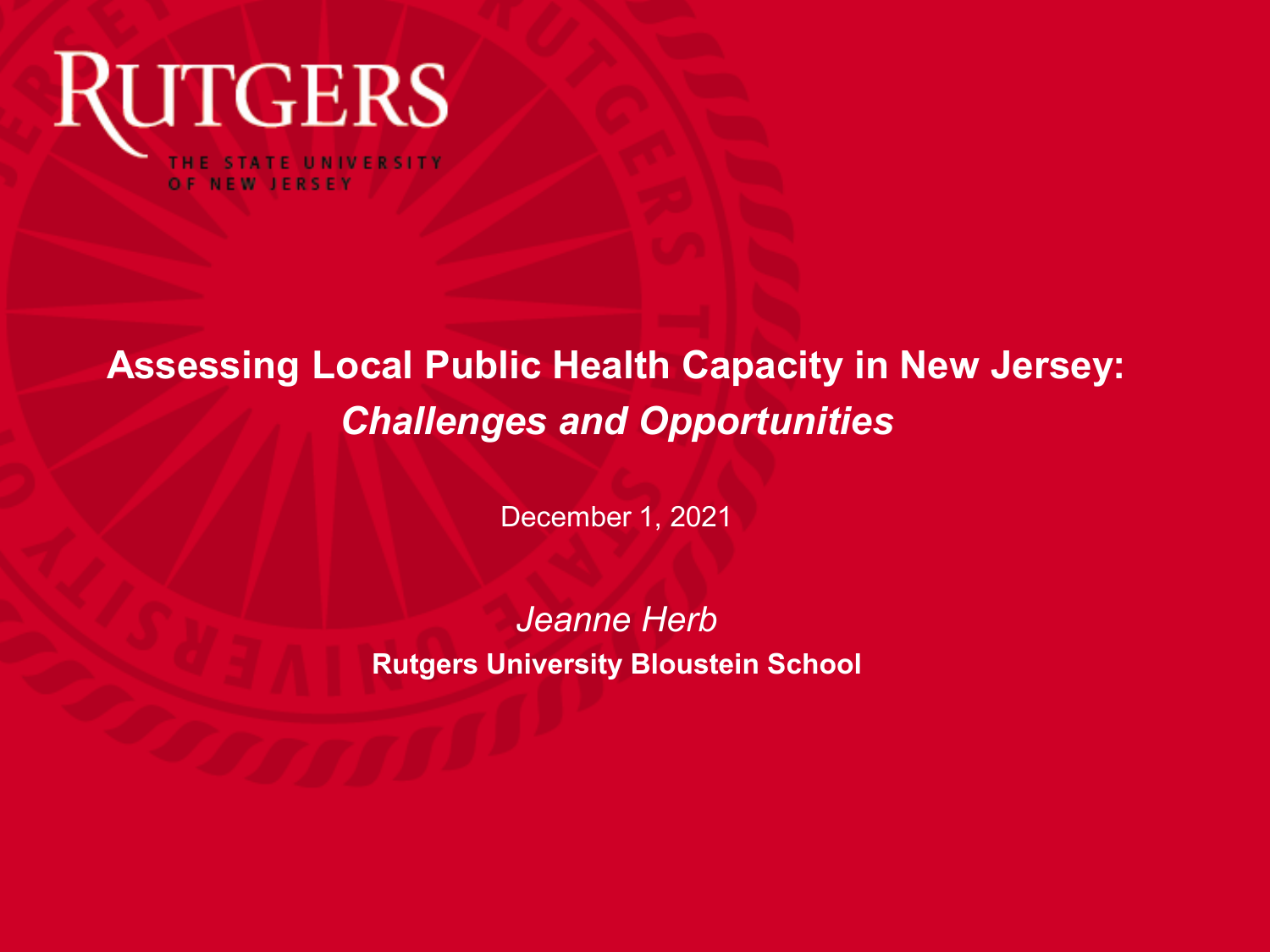

### **Project Objectives**

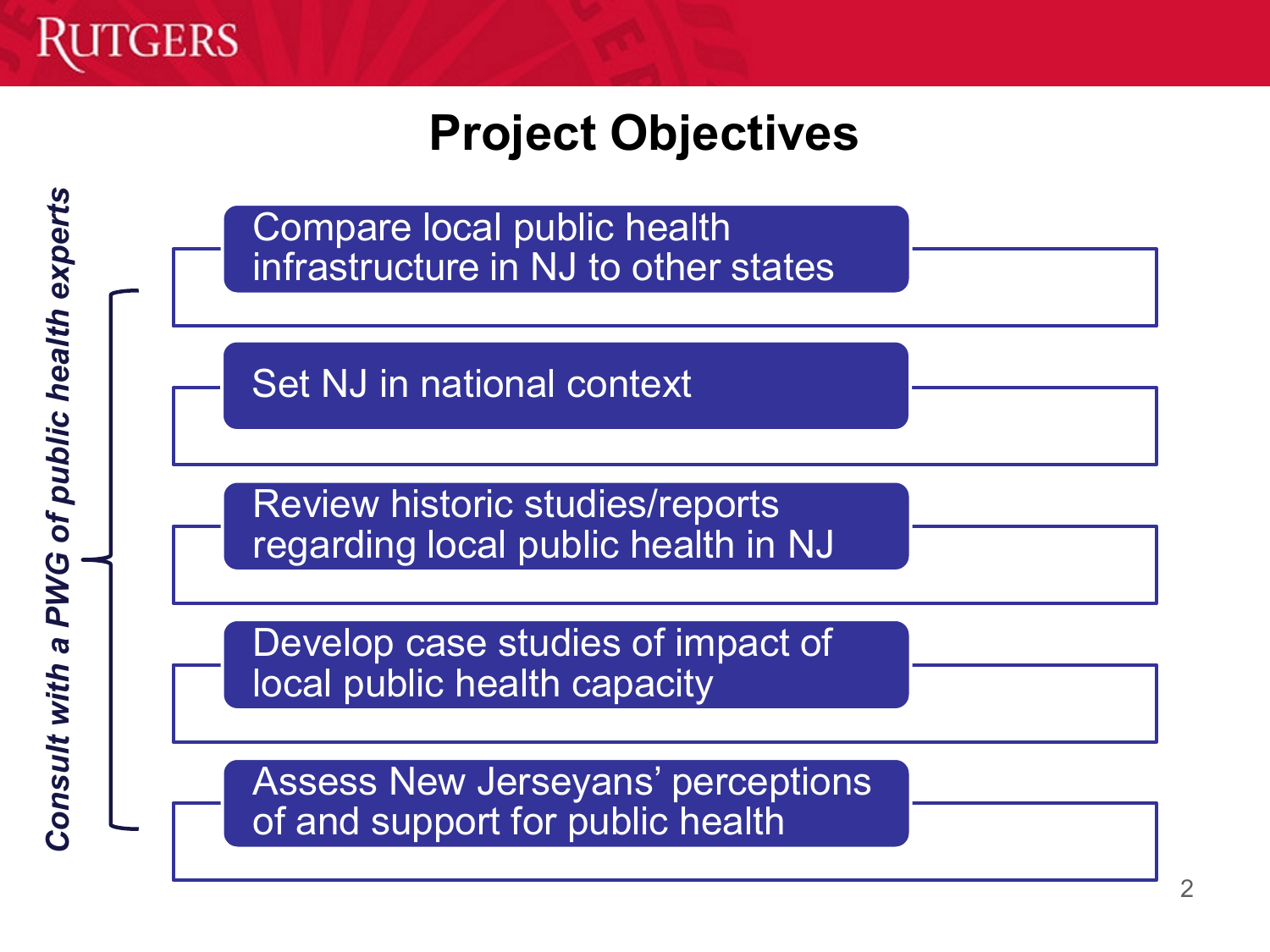### **Overview of Local Public Health Nationally:**  *What do we know?*

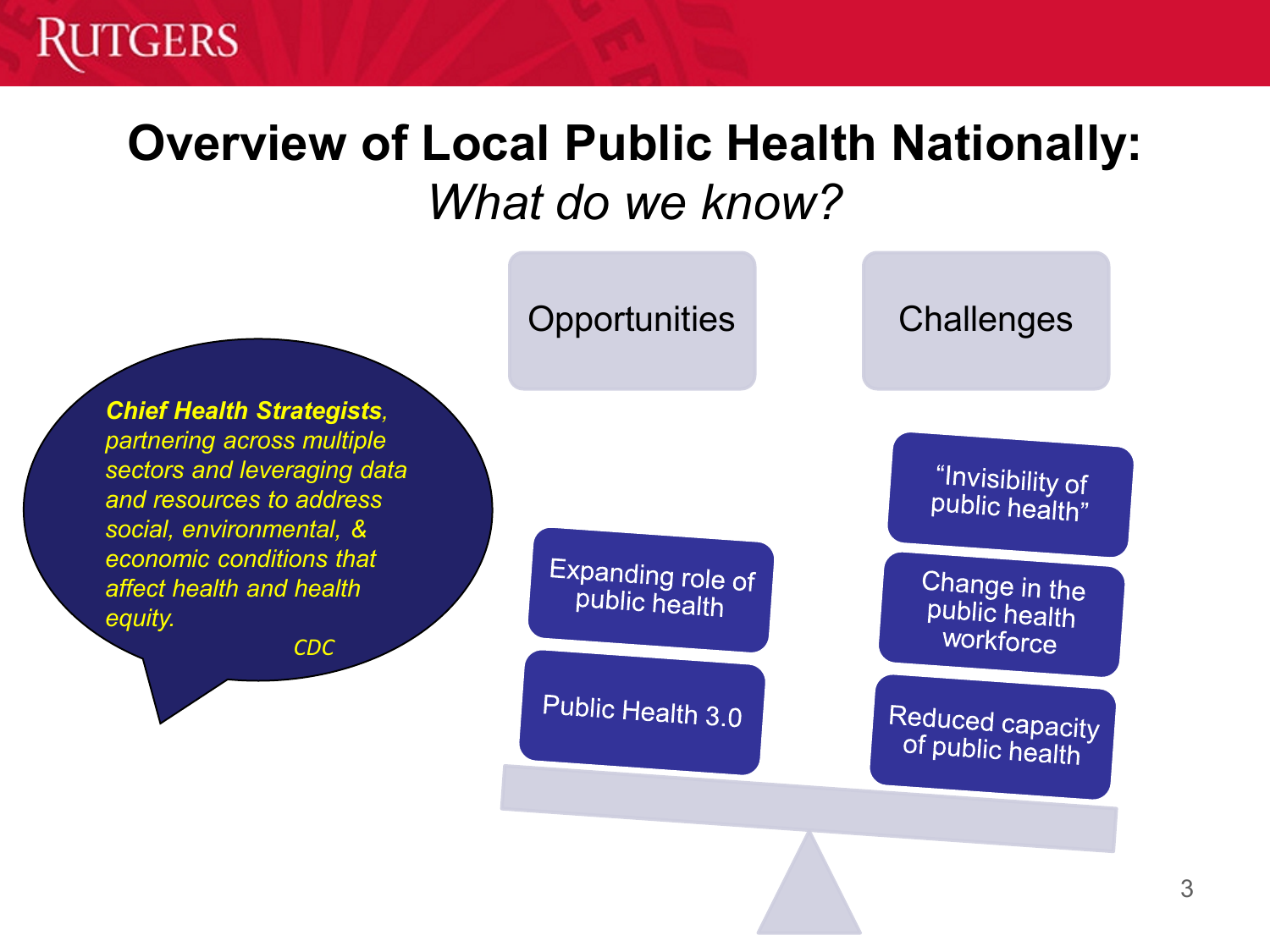Opportunities Challenges *"The easiest way to explain public health is that it deals with health from the perspective of populations, not individuals. The clinical health care provider — your doctor, nurse, or dentist — helps you with your own personal healthcare issues. Let's say you have asthma. It's the clinical care provider who listens to you describe your symptoms. He or she does the necessary tests, makes the diagnosis, and prescribes the right medicines. You go home breathing better.*

*If we want to make public many people have asthma and what's putting them at risk. Then, public health governance health professionals get to work figuring out how to reduce those*  exposures and cut down on the number of new asthma cases. Public health is also concerned with whether the people with asthma have access to doctors and are getting good care. If the folks on our side do **part of the following** Representative *The public health approach is different. Public health takes a look at the whole neighborhood (or city, county, state, etc.) and figures out how their jobs right, the whole neighborhood breathes easier."*

APHA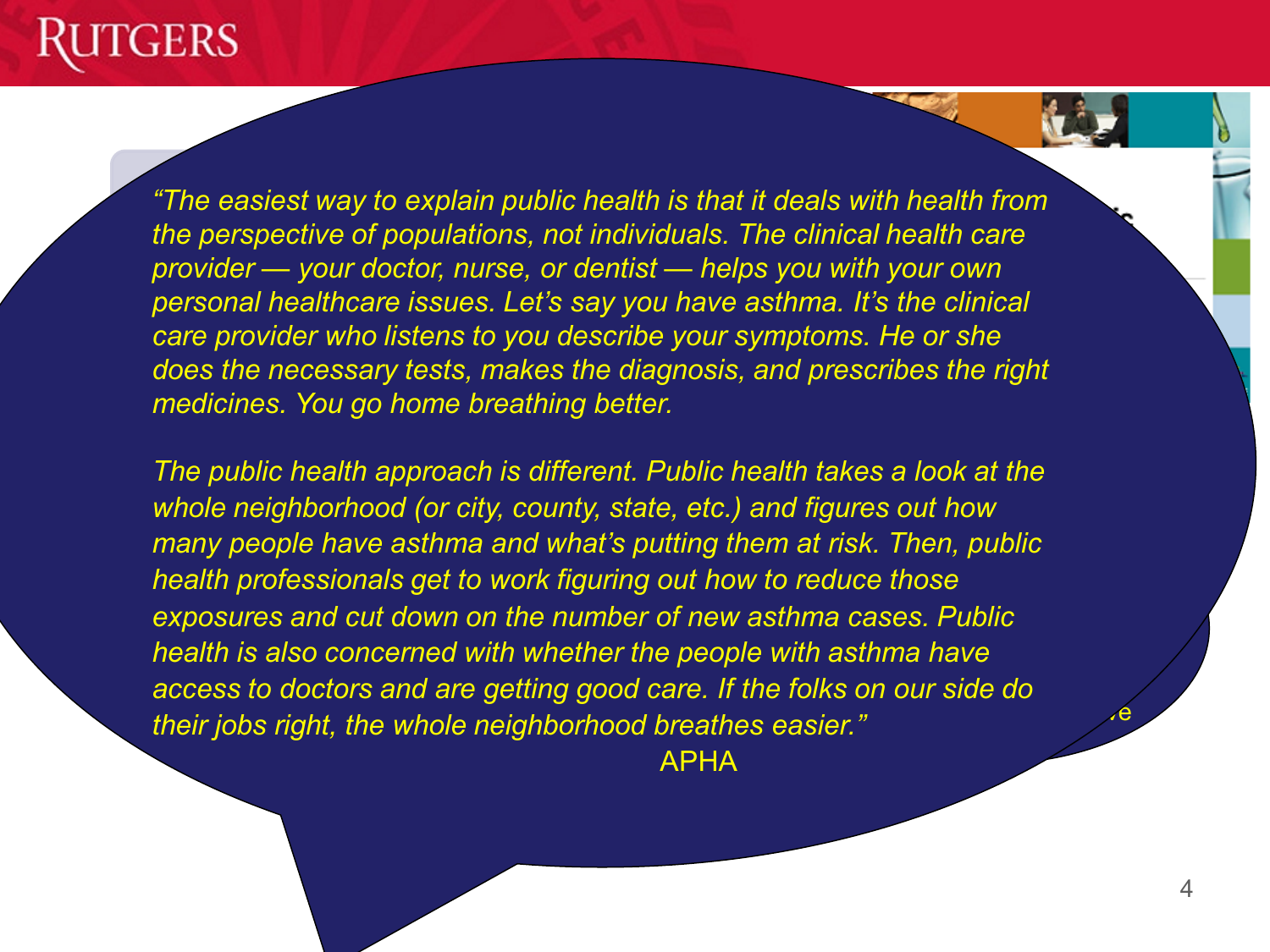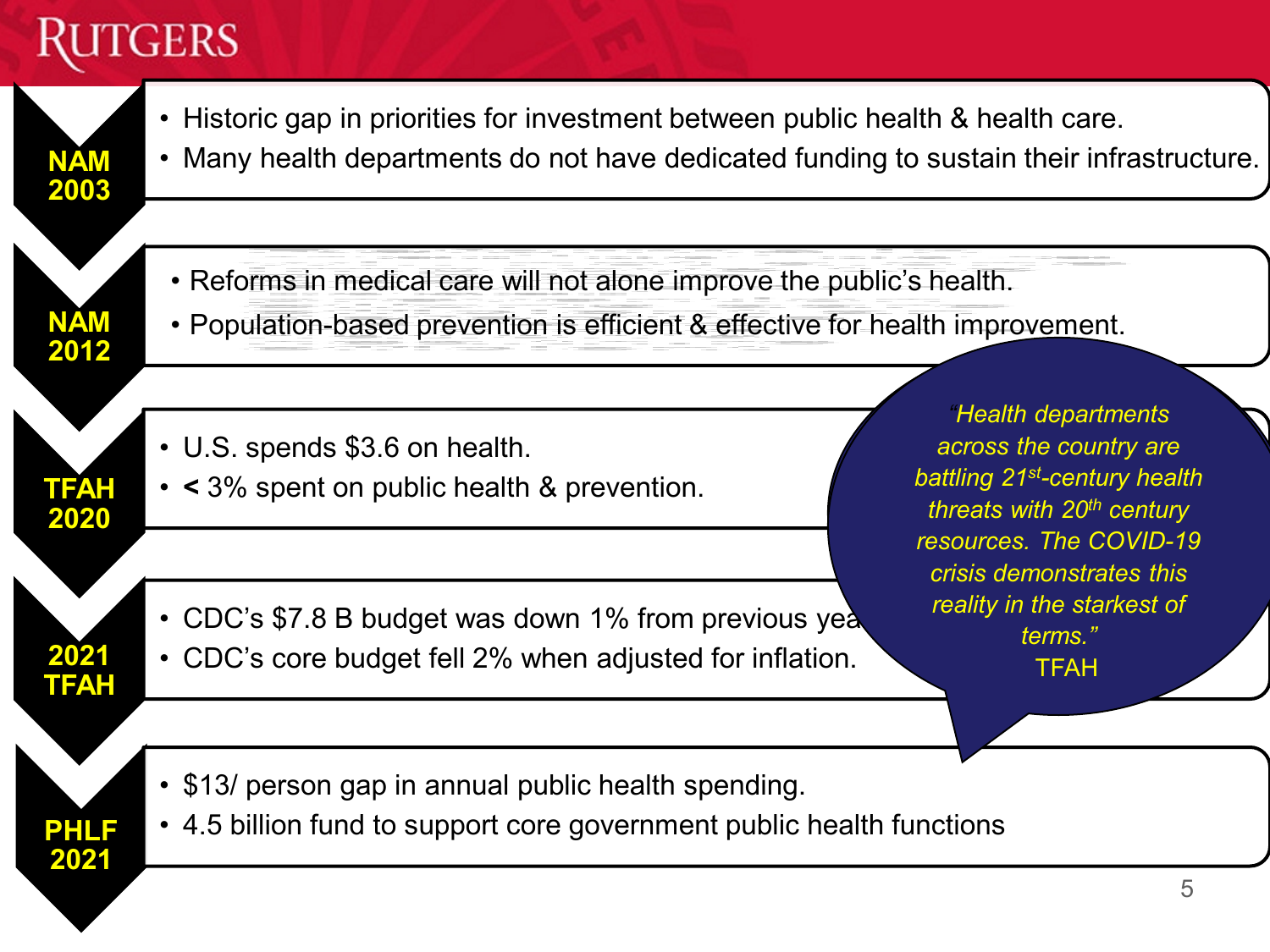

# **Overview of Local Public Health in NJ:** *The "essentials"*

- *1. Local health infrastructure*
- *2. Minimum practice standards*
- *3. Role of the state health department*
- *4. Funding for public health in New Jersey*
- *5. Extensive historic review of NJ local health*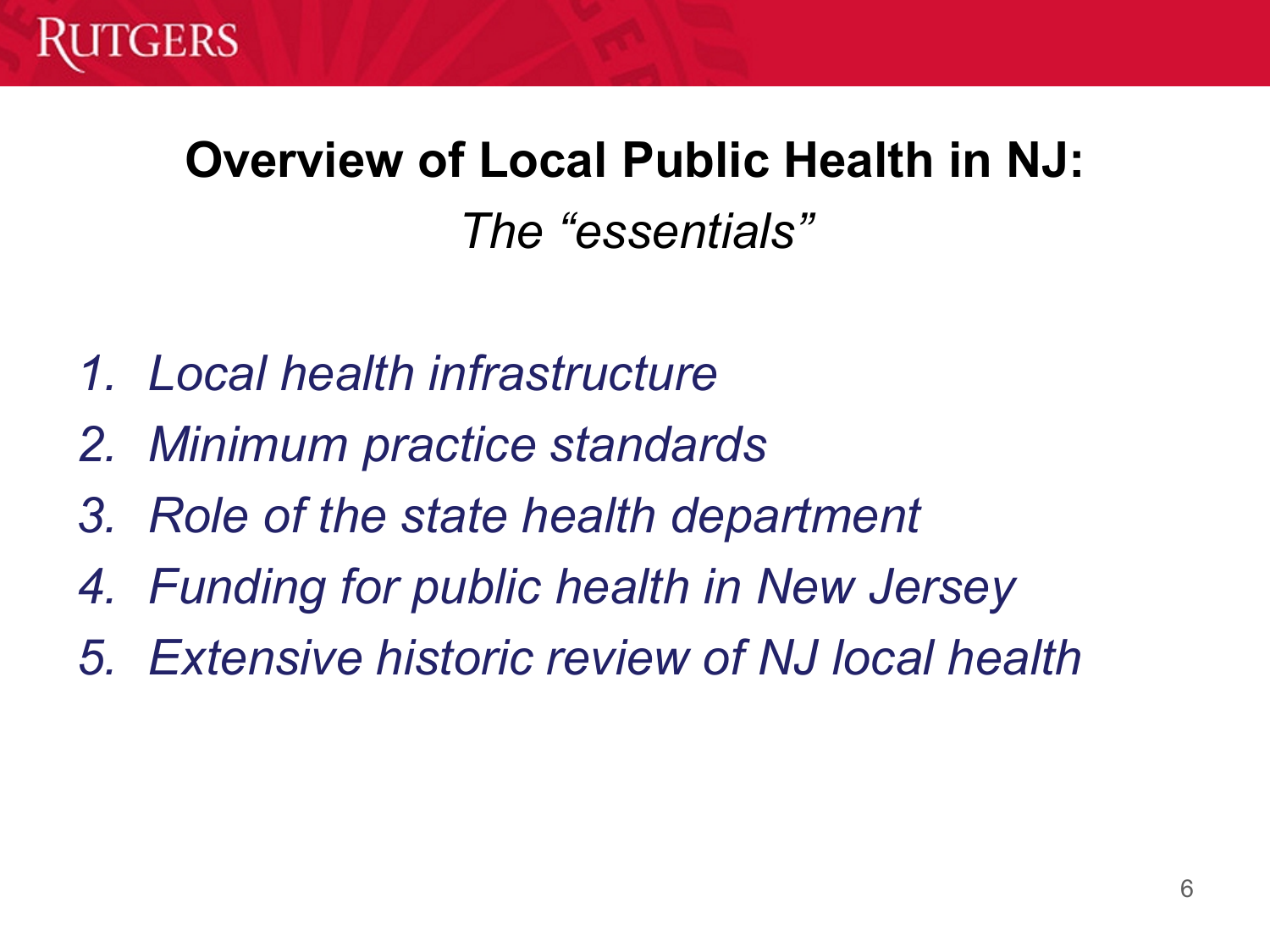# **TGERS**

# **Local health infrastructure**

- Local Board of Health
- Relationship of LBH to health agency/department
- Role of DOH

|                                                 | Municipal<br>LHDs solely<br>covering<br>their own<br>municipality | Municipal<br><b>LHDs serving</b><br>other<br>municipalities <sup>1</sup> | Regional<br>Health<br>Commissions <sup>2</sup> | County<br>Health<br><b>Departments</b><br>serving at<br>least one<br>municipality | <b>County Health</b><br><b>Departments</b><br>providing only<br>county-wide<br>services <sup>3</sup> | Summary<br>% of municipalities that<br>participate in some form<br>of shared services, either<br>through interlocal<br>agreement, a regional<br>health commission, or a<br>county health dept. |
|-------------------------------------------------|-------------------------------------------------------------------|--------------------------------------------------------------------------|------------------------------------------------|-----------------------------------------------------------------------------------|------------------------------------------------------------------------------------------------------|------------------------------------------------------------------------------------------------------------------------------------------------------------------------------------------------|
| 2008<br>(DHSS<br>2008)                          | 46                                                                | 40                                                                       | 7                                              | 14                                                                                | 5                                                                                                    | 92%                                                                                                                                                                                            |
| 2021 <sup>4</sup><br>NJDOH,<br>May 21,<br>2021) | 30                                                                | 32                                                                       | 6                                              | 18                                                                                | 2                                                                                                    | 95%                                                                                                                                                                                            |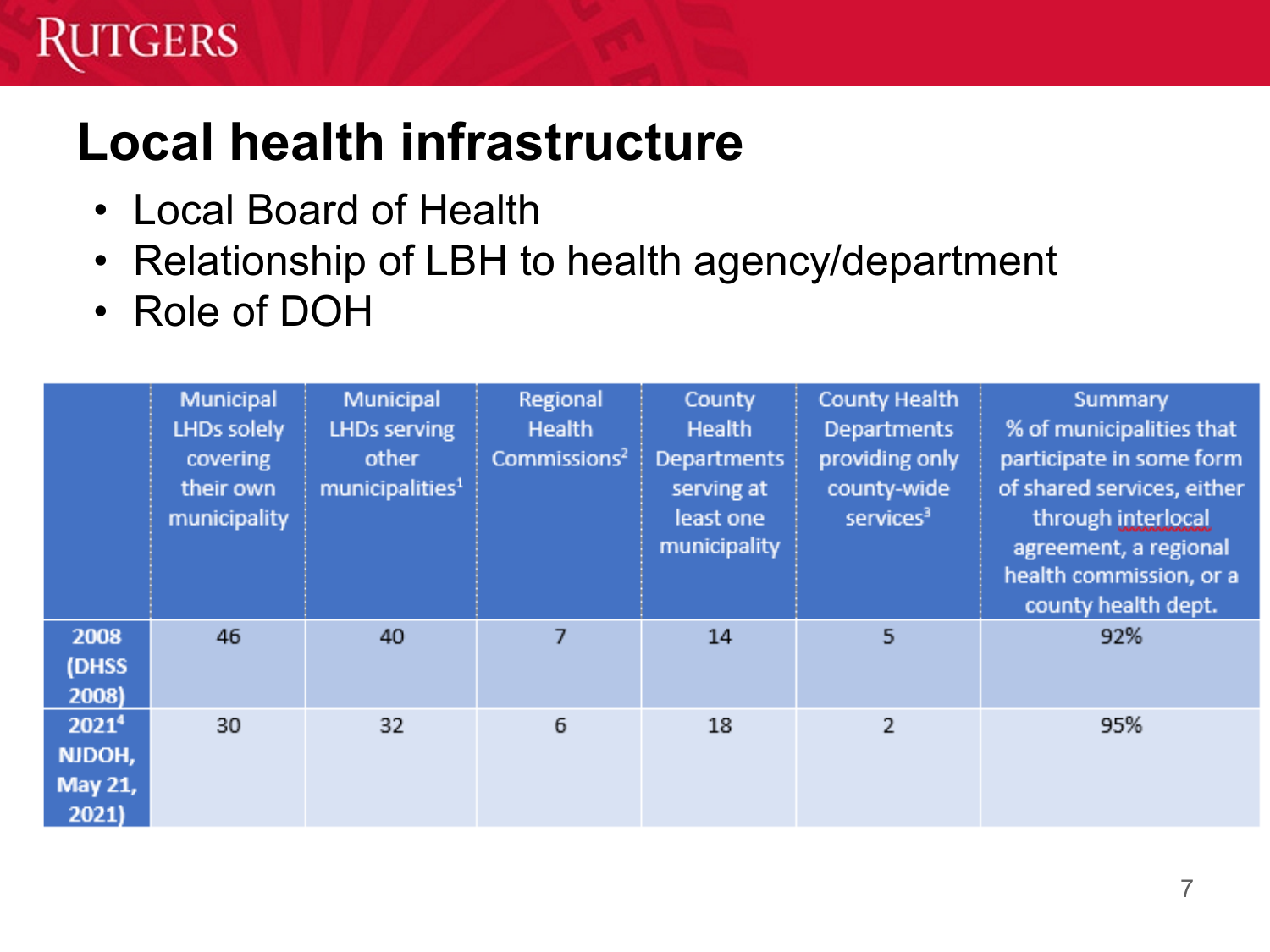

### **Minimum practice standards**

- NJ standards compared to other states
- NJ standards compared to national accreditation

*Public Health is everywhere – safety, gun violence, opioids, flu shots, restaurant inspections, housing, pandemics, health services…. the list goes on and on. But our funding situation is always constricting us from ongoing work on these issues.* NJ public health official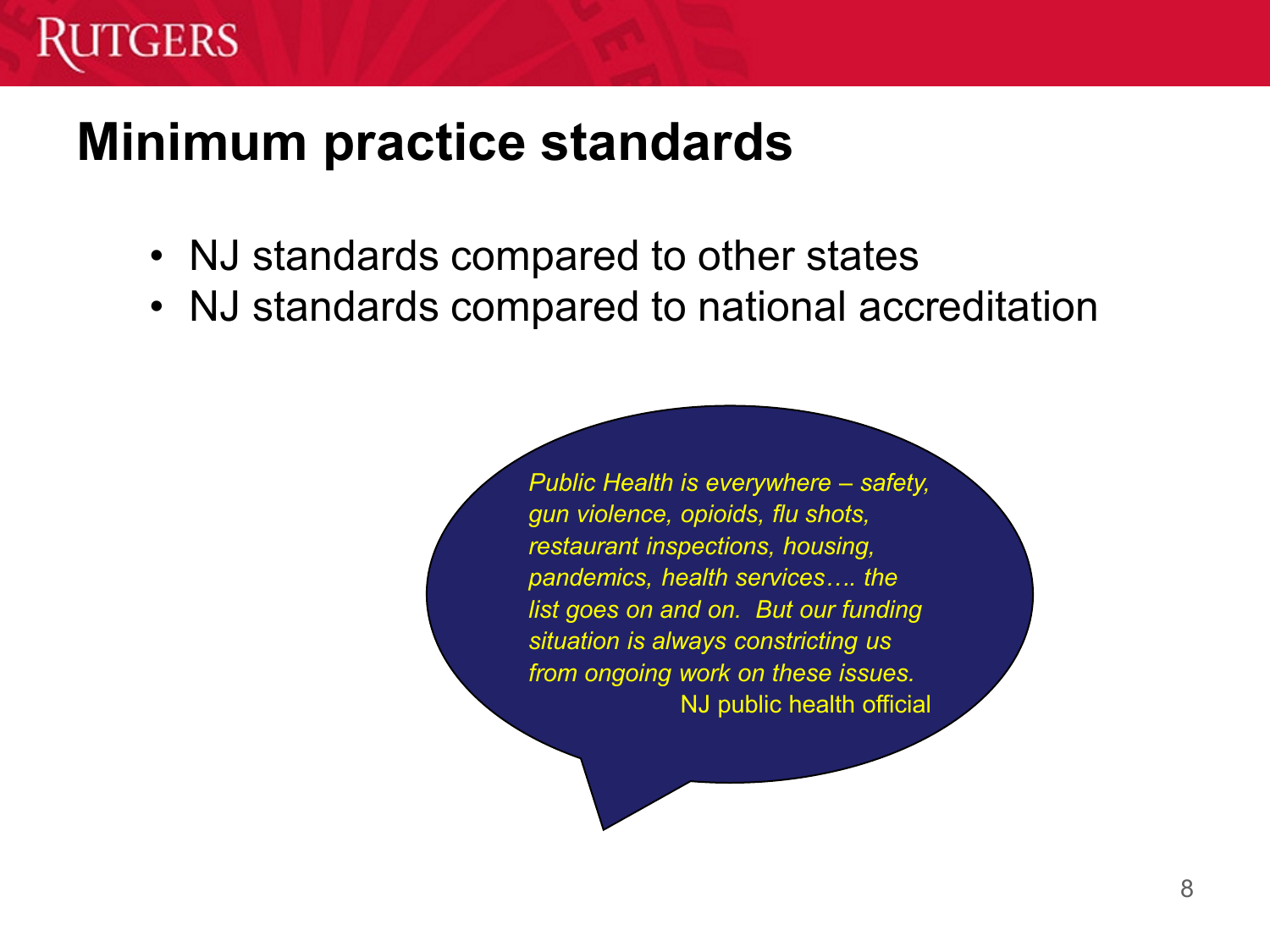#### **Environmental health**

Recreational bathing inspections Youth camp inspections Child care center inspections Body art / tattoo facility inspections Noise pollution investigations Solid waste control / enforcement Environmental health education Update Right‐to‐Know information for employers Public health nuisance complaint investigations

#### **Food Safety**

Retail food establishment licensing Product recall inspections Retail food / restaurant inspection Non‐retail food inspections Food safety education

#### **Planning and Preparedness**

Emergency response to natural & man‐made event Community risk communication Emergency preparedness education and planning Pandemic influenza planning Development / consultation of local ordinances

#### **Maternal and Child Health:**

NJ Family Care referrals Child health conferences and home nursing visits Childhood immunizations Childhood lead exposure health education Childhood lead exposure investigations / referrals

#### **Animal Control**

Rabies vaccination clinics for pets Animal bite investigations / referrals Rabies control (besides vaccination clinics) Kennel/shelter/pound/pet shop inspections

#### **Communicable Disease**

Reportable disease / outbreak investigations Communicable infectious disease health ed. Food and water sampling

#### **Health Education**

Older adult health education Cardiovascular disease health education Diabetes health education Nutrition health education Cancer health education Blood‐borne pathogen/risk education

#### **Clinical Services:**

Public health nursing activities Hypertension screenings Hypertension counseling / referrals TB investigations / referrals Diabetes referrals HIV/AIDS referral Hepatitis B immunization / screening Cardiovascular disease screenings Older adult immunizations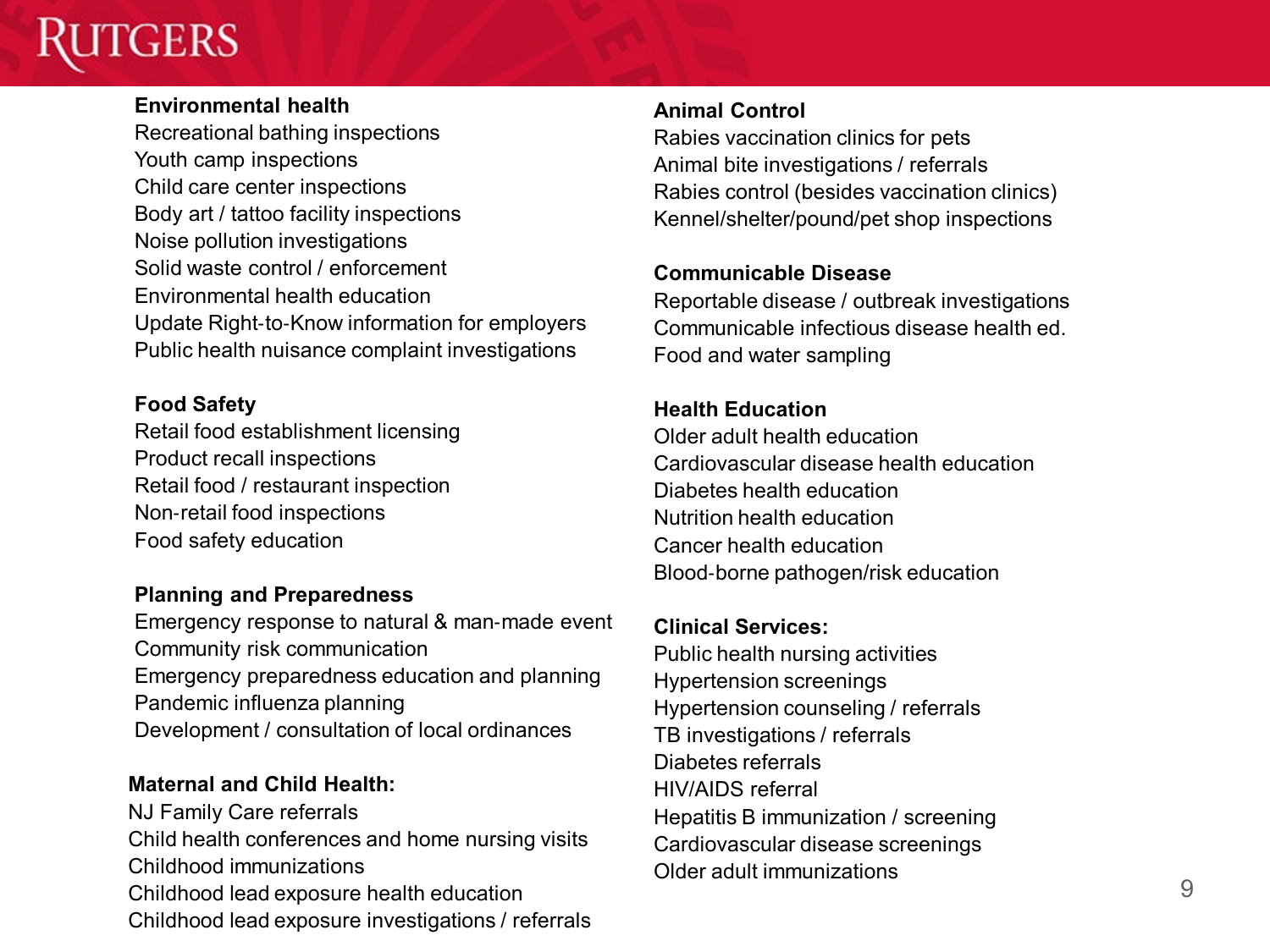# **Role of the state health department**

• Monitor LHDs

**GERS** 

- License health officers
- Register LHDs
- Priority Health Funds
- Public Health Council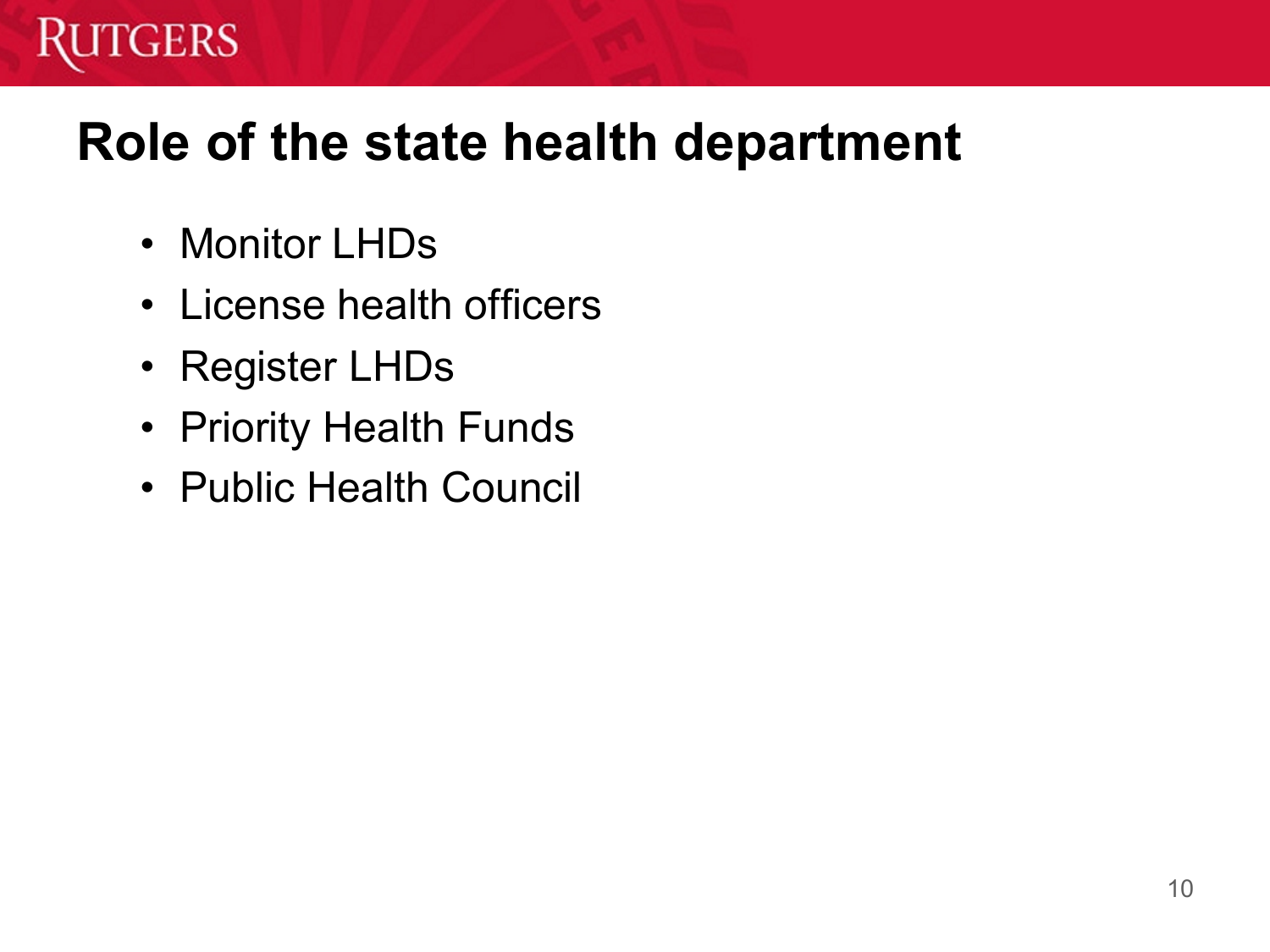# **Funding for public health in New Jersey**

- NJ ranking nationally
- Sources of NJ local public health funds
- Local property taxes
- Public Health Priority Fund
- Estimate for lost investment
- Funding breakdown

*We have funding to do what we're required to do, but, typically, we're lacking in funds to do the things that we know we NEED to do.* 

NJ local public health official

*Besides not having adequate funds to address all public health challenges, too often the funding that we have is overly prescriptive, telling me exactly how I have to spend that money regardless of the particular needs of my community.* 

NJ local public health official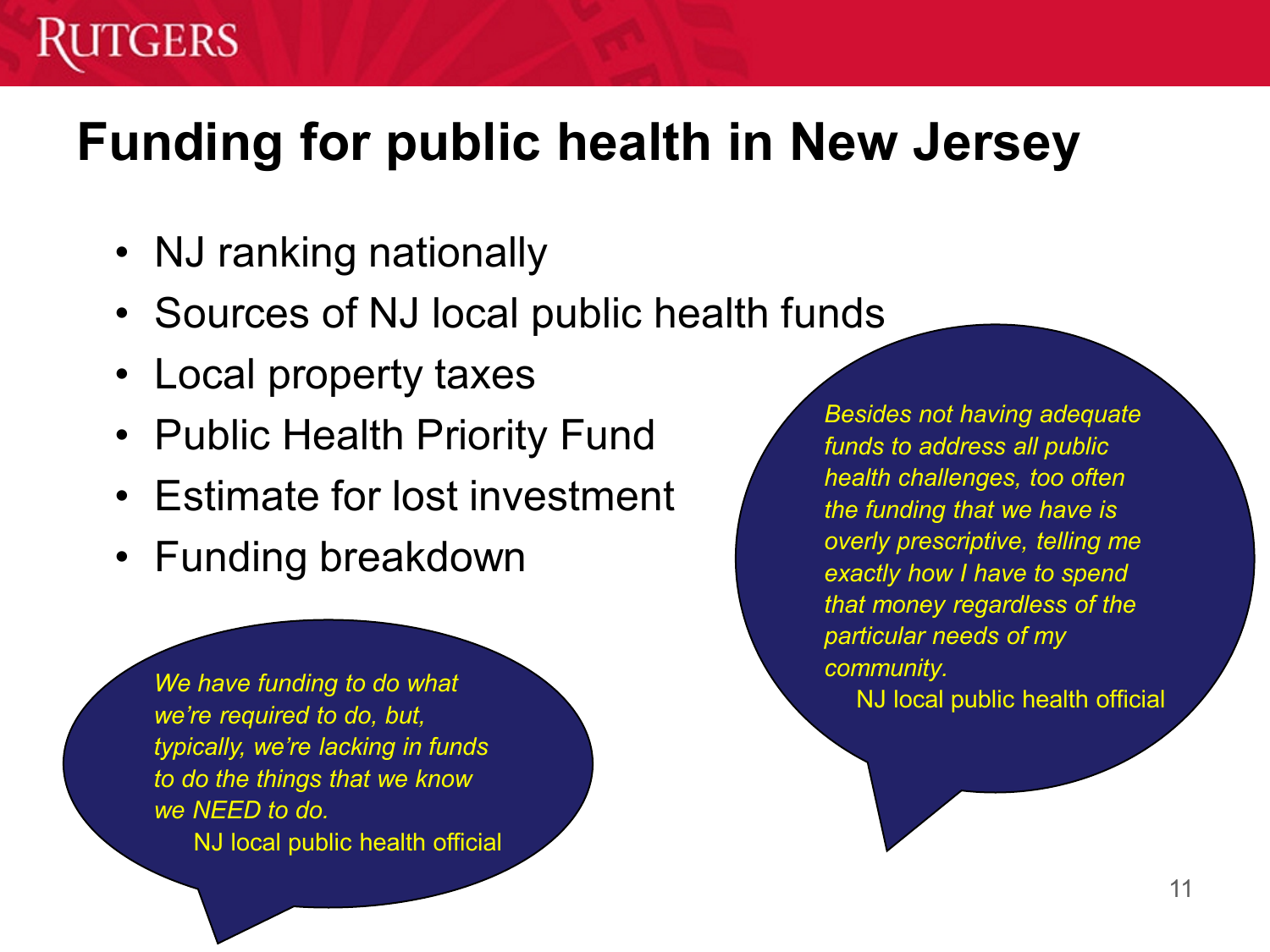## Extensive historic review of NJ public health

| <b>Date</b> | <b>Subject</b>                                                     |
|-------------|--------------------------------------------------------------------|
| 1992-2004   | <b>Capital Forums on Health and Medical Care</b>                   |
| 1993        | <b>Commissioner's Working Group on Local Health</b>                |
| 1999-2004   | <b>Crafting a Restructured Environment; Turning Point</b>          |
| 2000        | <b>Internal NJDHSS research</b>                                    |
| 2002        | Executive Order #140                                               |
| 2005        | <b>Public Health Governance Performance Assessment</b>             |
| 2008        | <b>NJDHSS Review of Local Public Health Systems</b>                |
| 2009        | <b>NJ Health Officers Association</b>                              |
| 2010        | <b>Rutgers Review of Local Health Evaluation Report</b>            |
| 2010        | Local Unit Alignment, Reorganization and Consolidation Commission  |
| 2011-2014   | <b>Quality Improvement</b>                                         |
| 2018        | New Jersey Public Health Associations Collaborative Effort (PHACE) |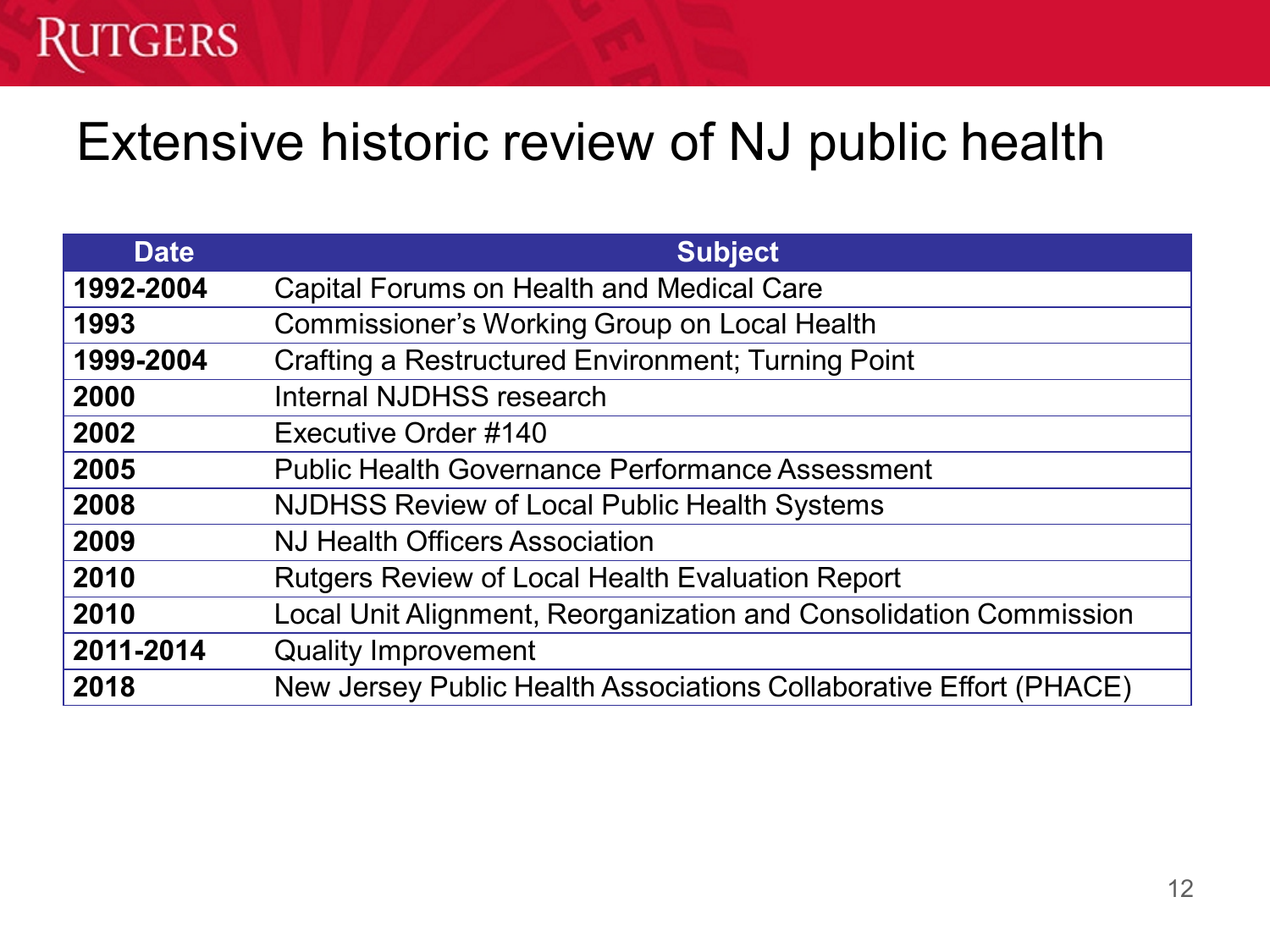# Voices from NJ local public health officials

COVID-19 has really highlighted the fact that health departments are severely understaffed.

*I would like for the politicians to understand that we know our job - we know how to do it and what we need to do it. If we have the resources to do it, we'll do it right.* 

*People don't realize how much we do in public health - restaurant inspections, public health campaigns, nuisance complaints. We inspect pools, schools, and daycares. Some of us inspect nail and hair salons, and everything in between. Public health really is part of your everyday life, including the air you breathe.*

*I know my community: I know who to reach out to when I need things, and that's vital, especially during something like a pandemic, where you need to get in touch with your religious leaders, and your school leaders, and people who are influential in the community. That intimate relationship is so important.*

*The monies that we've received are for very specific programs and tasks, and it doesn't allow me to run my department or to staff my department in ways that I think will be most advantageous for my communities.*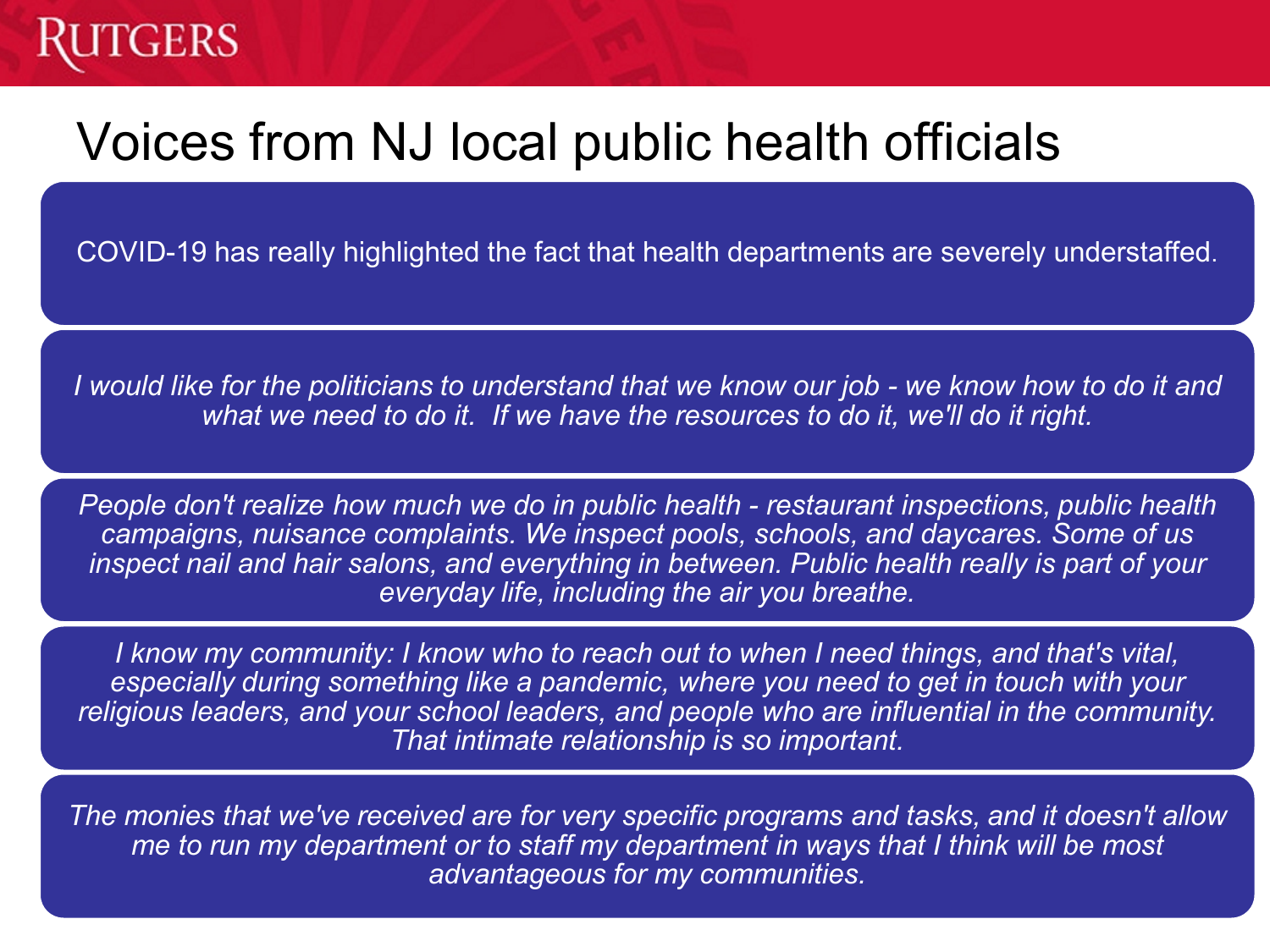# **TGERS**

### **Observations**

**New Jerseyans' knowledge of and support for public health**



Public health capacity is not keeping up with its mandate

NJ minimum performance standards are comprehensive

**Confusing** assumptions about local public health structure

National capacity Trends are acute in NJ

Public Health 3.0

Extensive historic study of NJ local public health

Successful efforts in other states to address chronic under capacity

COVID laid bare challenges of local public health capacity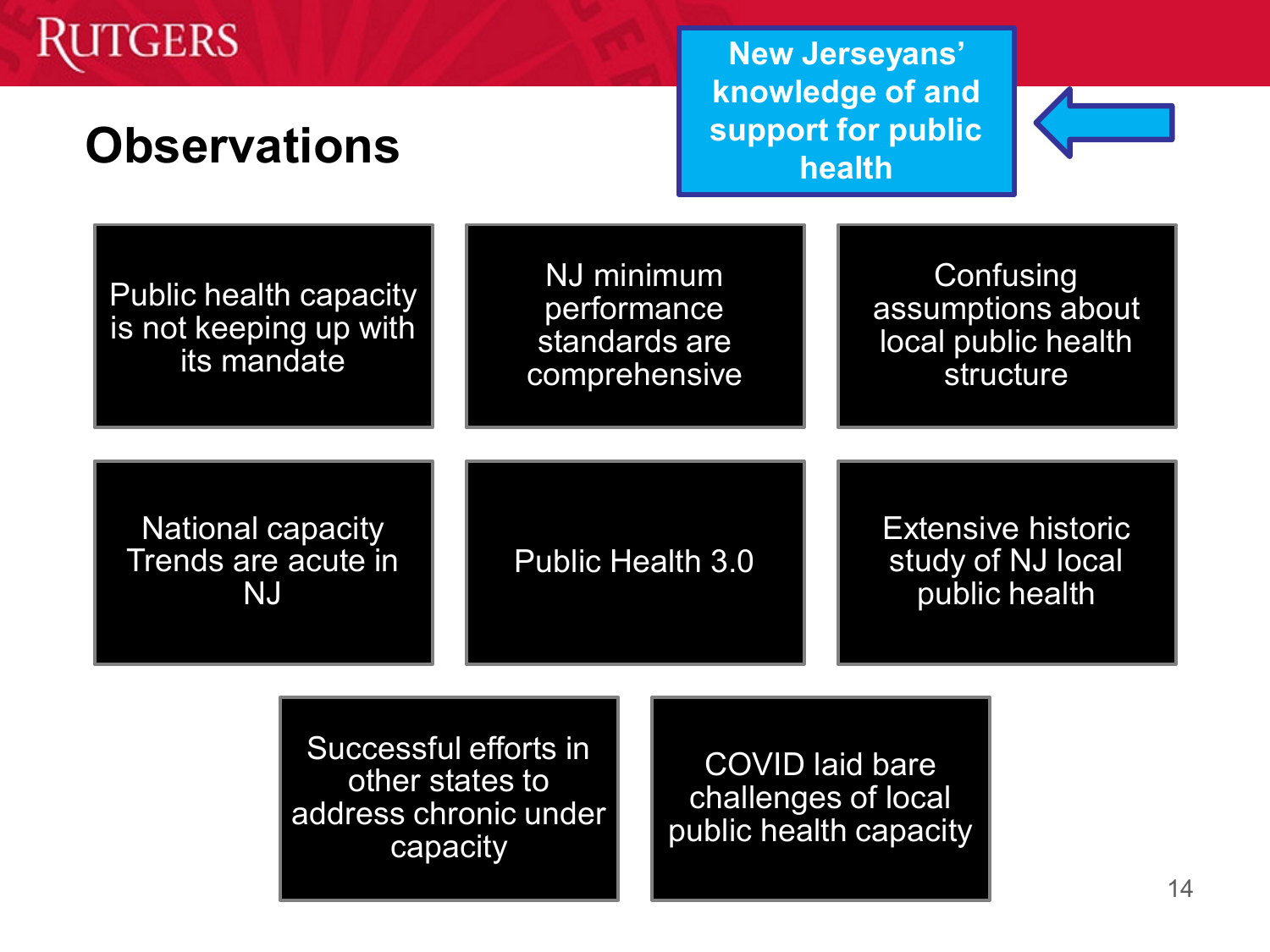

### **Next Steps**

- **Survey December 1 participants**
- **Finalize write up of Eagleton poll results**
- **Final project report (mid-December)**
- **Post all project outputs on website <https://sites.rutgers.edu/nj-phi/>**
- **Conduct outreach**